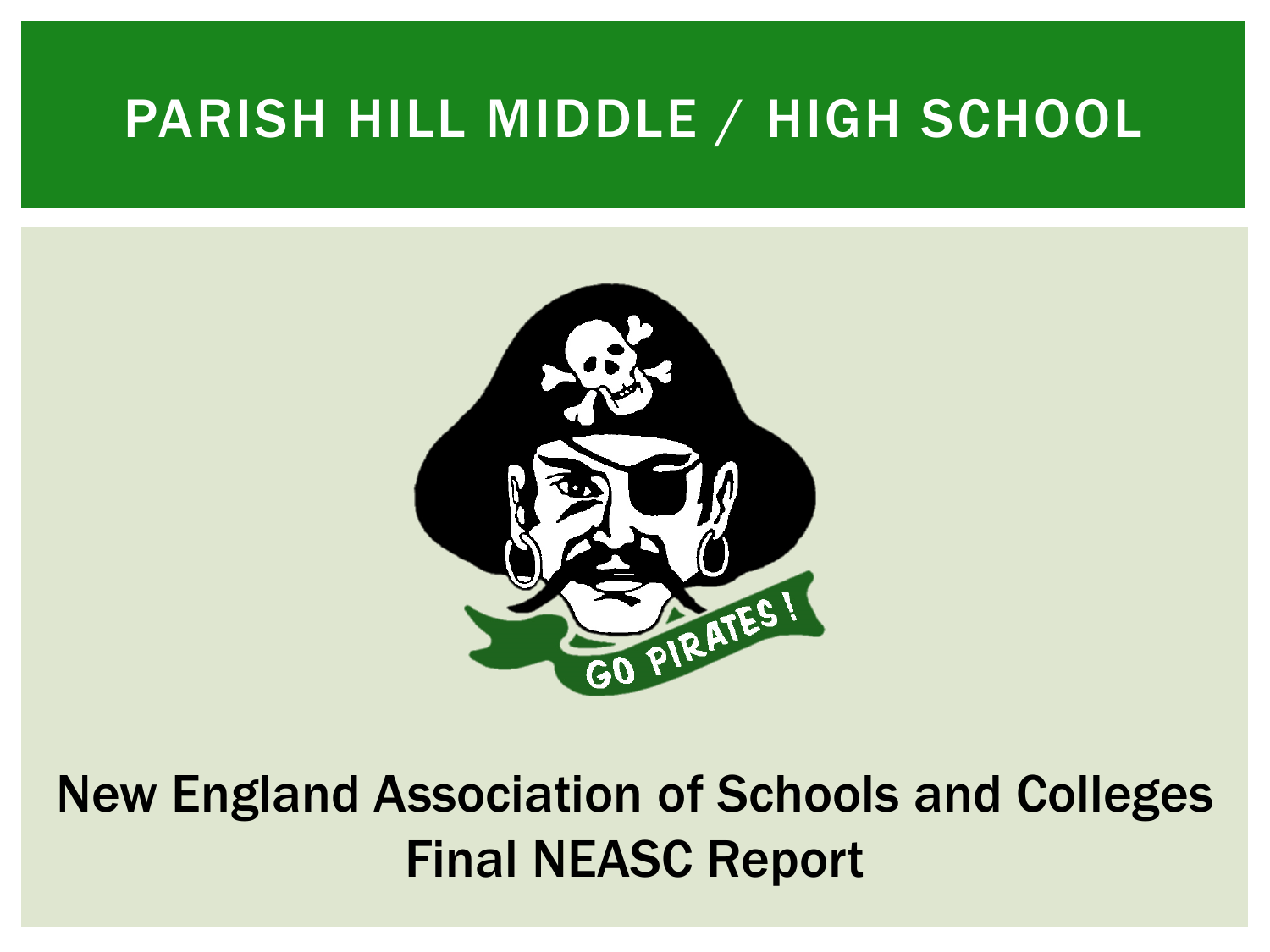

### FINAL NEASC REPORT: A SUMMARY

#### **The New England Association of Schools and** Colleges Report on the Accreditation status of Parish Hill Middle High School.

Full final report available on our website:

**<http://www.parishhill.org/neasc/>**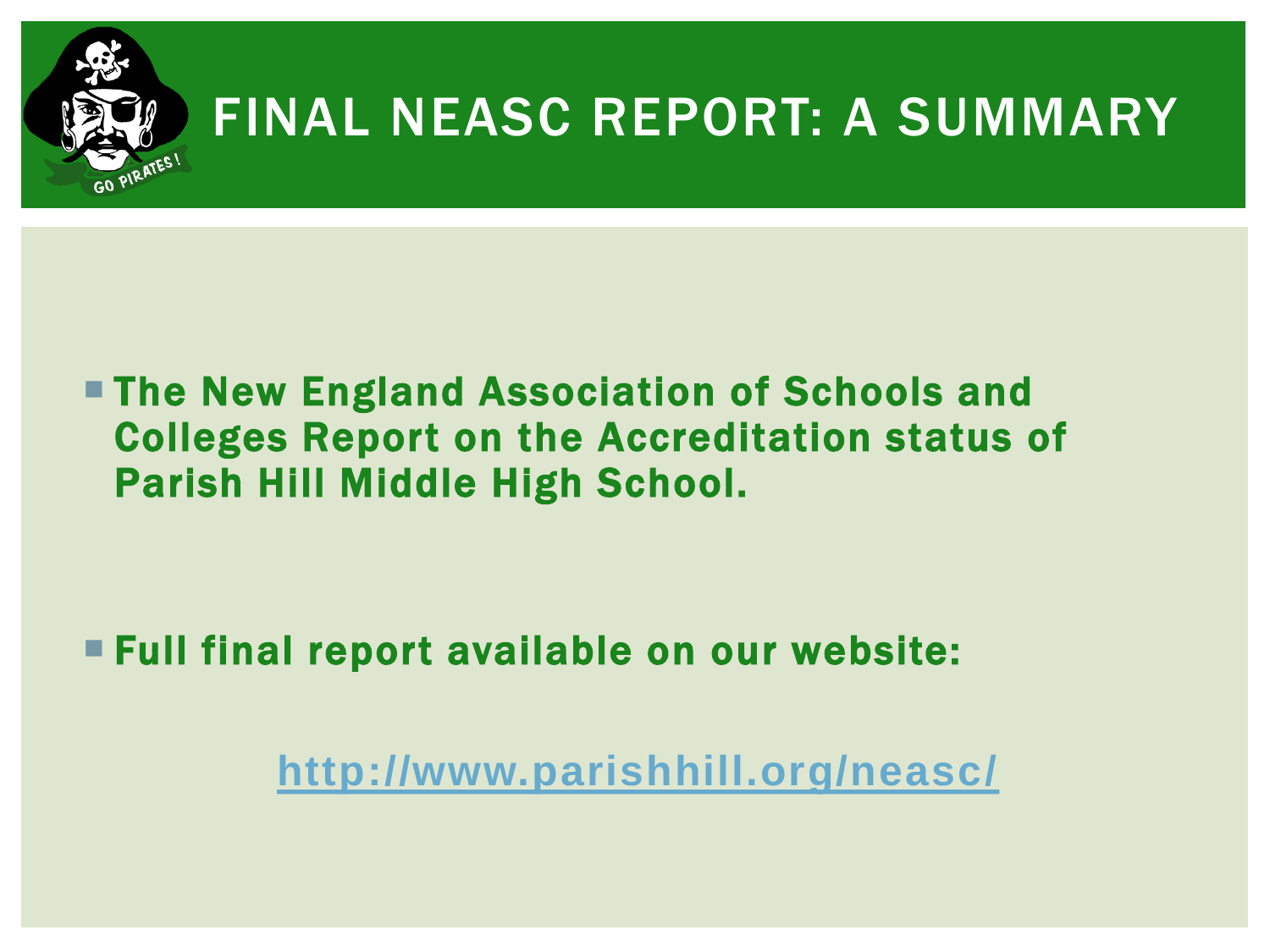

### 10 YEAR NEASC COMPARISON

### 2006 Visitation:

- **27 Commendations**
- **-41 Recommendations**
- 2016 Visitation:
	- 56 Commendations
	- **24 Recommendations**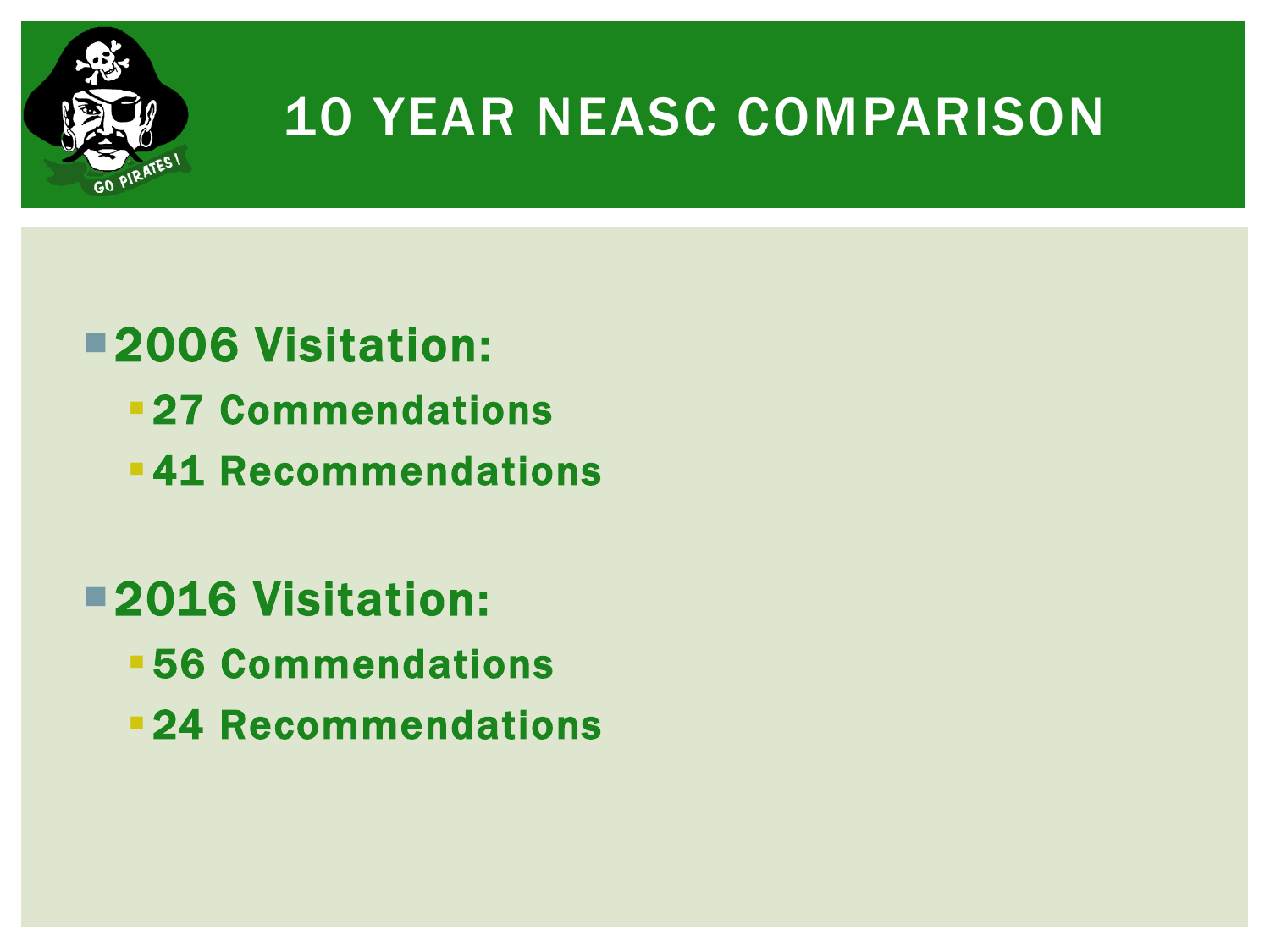

### 7 STANDARDS

**Teaching and Learning Standards** 1. Core Values, Beliefs, and Learning Expectations

- 2. Curriculum
- 3. Instruction
- 4. Assessment of and for Student Learning

**Support Standards** 

- 5. School Culture and Leadership
- 6. School Resources for Learning
- 7. Community Resources for Learning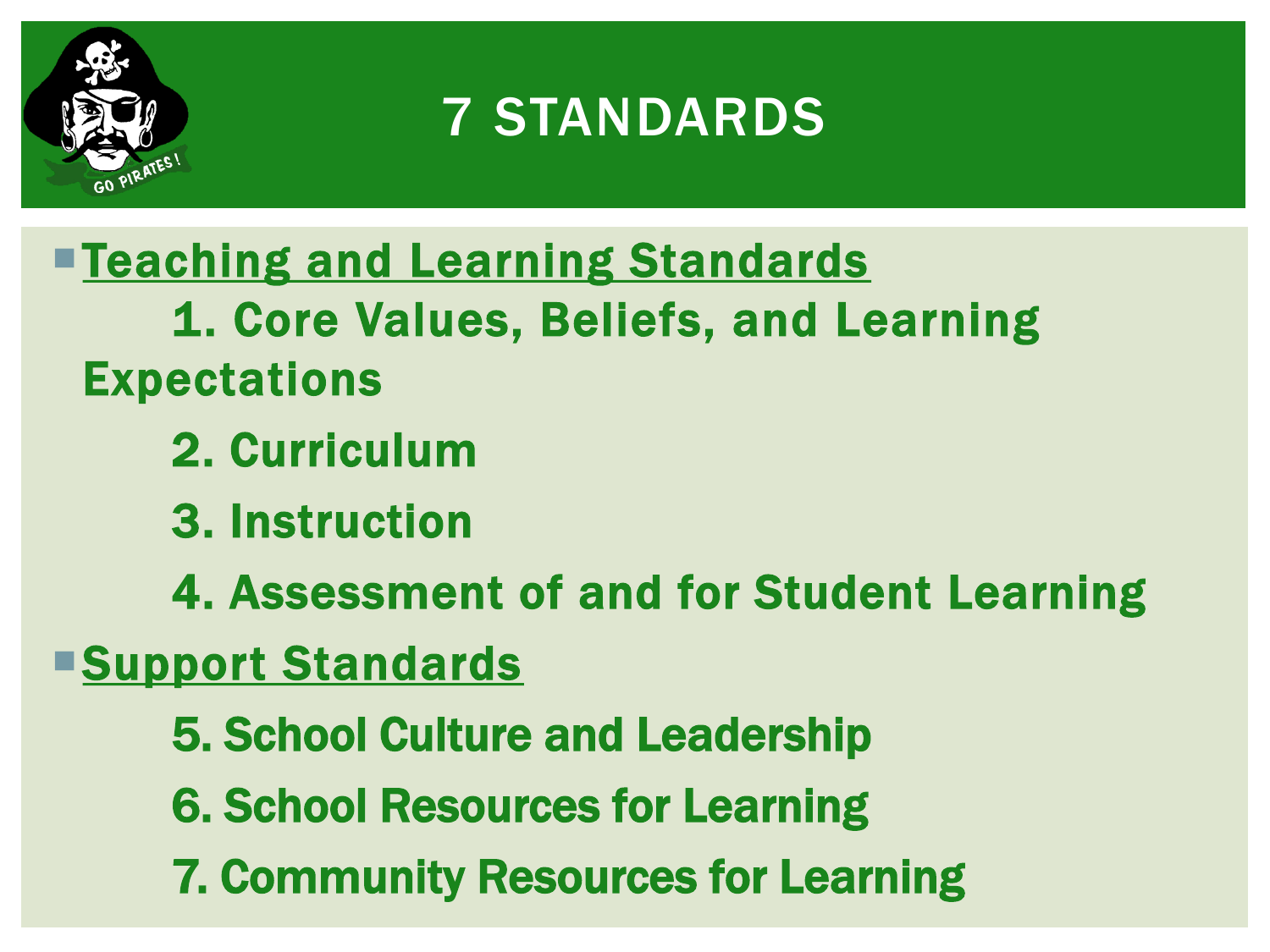

# 1. CORE VALUES, BELIEFS, AND LEARNING EXPECTATIONS

#### Commendations

- The identification of and pervasive extent to which the Core Values and Beliefs (CVB'S) are embedded and reflected in the school's daily culture and instruction
- The involvement of all stakeholders in the development of the CVB's and its consistent reinforcement
- Development of an acronym (PIRATE) to infuse CVB's throughout the school culture

- **Review and revise the CVB's and 21st Century learning** expectations on a regular basis
- Address the school-wide rubrics to ensure targeted high levels of achievement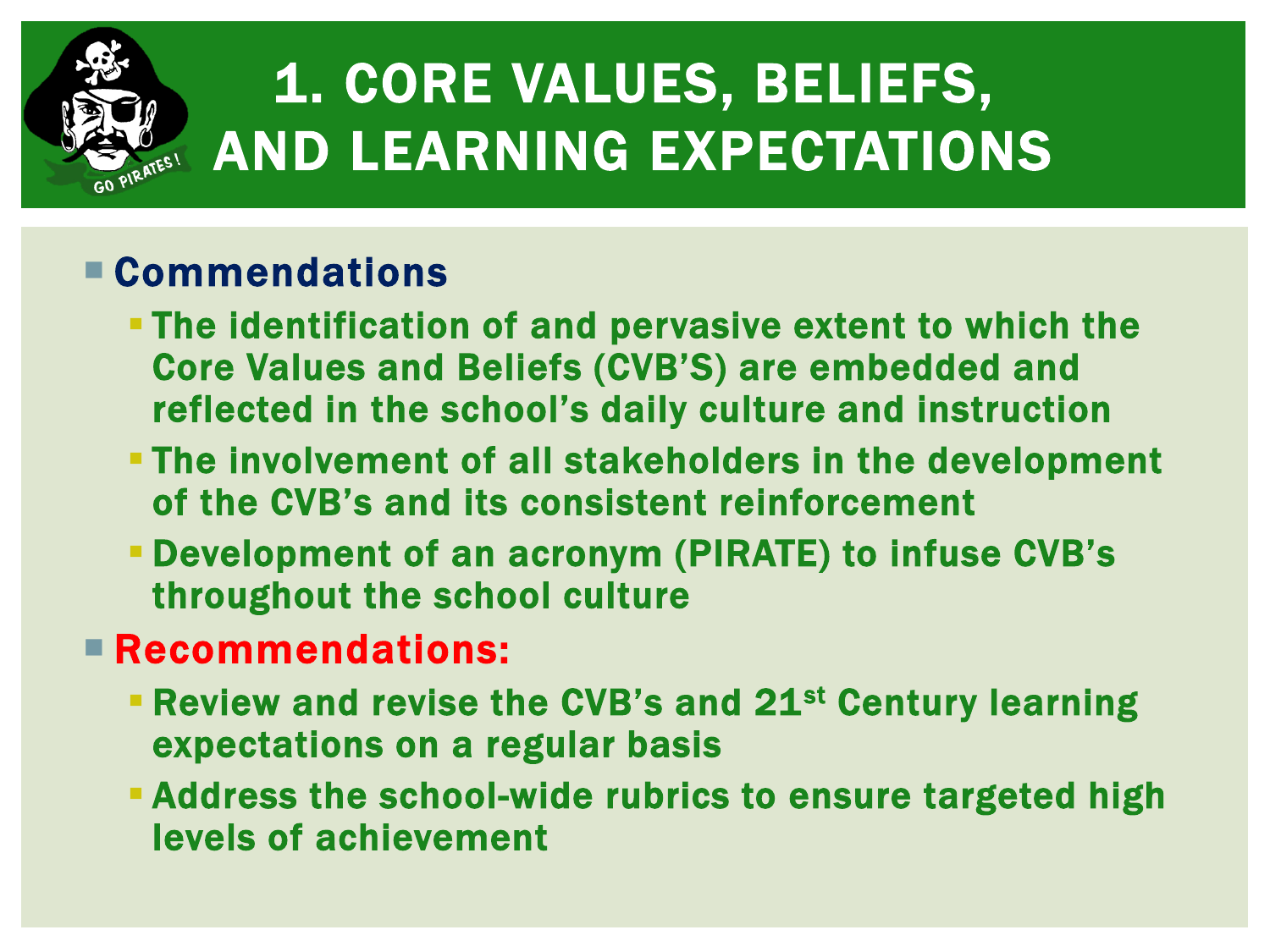

### 2. CURRICULUM

- **Advisory Program curriculum consistently addresses** civic and social expectations for students
- Ongoing commitment and involvement of staff to utilize Understanding by Design (UbD) for all curricula writing
- Middle and high school Program of Studies that clearly articulates course coordination and vertical structures
- Access to multitude of technologies, programs, equipment, and resources that support implementation of curriculum
- The inclusion of cross-disciplinary Capstone project in the curriculum which challenges students with rigorous integrated goals and expectations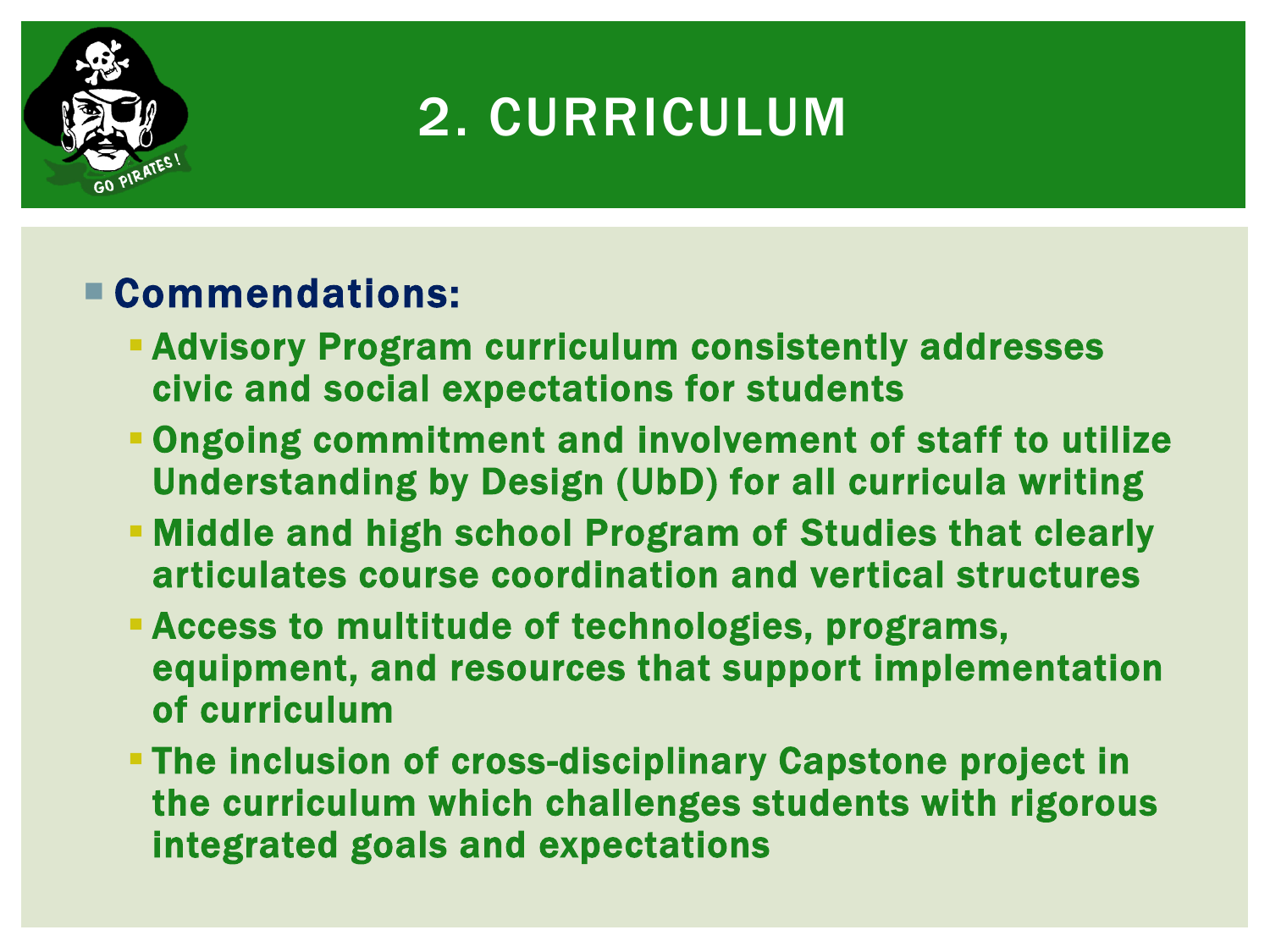

### 2. CURRICULUM

- Complete writing of curriculum for all subject areas utilizing UbD format
- Ensure curriculum further emphasizes depth of understanding and application of knowledge via inquiry and problem solving
- Establish methods to ensure alignment between written and taught curriculum
- Develop protocols that ensure effective curricular coordination and vertical articulation among all academic areas
- Provide sufficient staffing levels, materials, technology and equipment in the library media center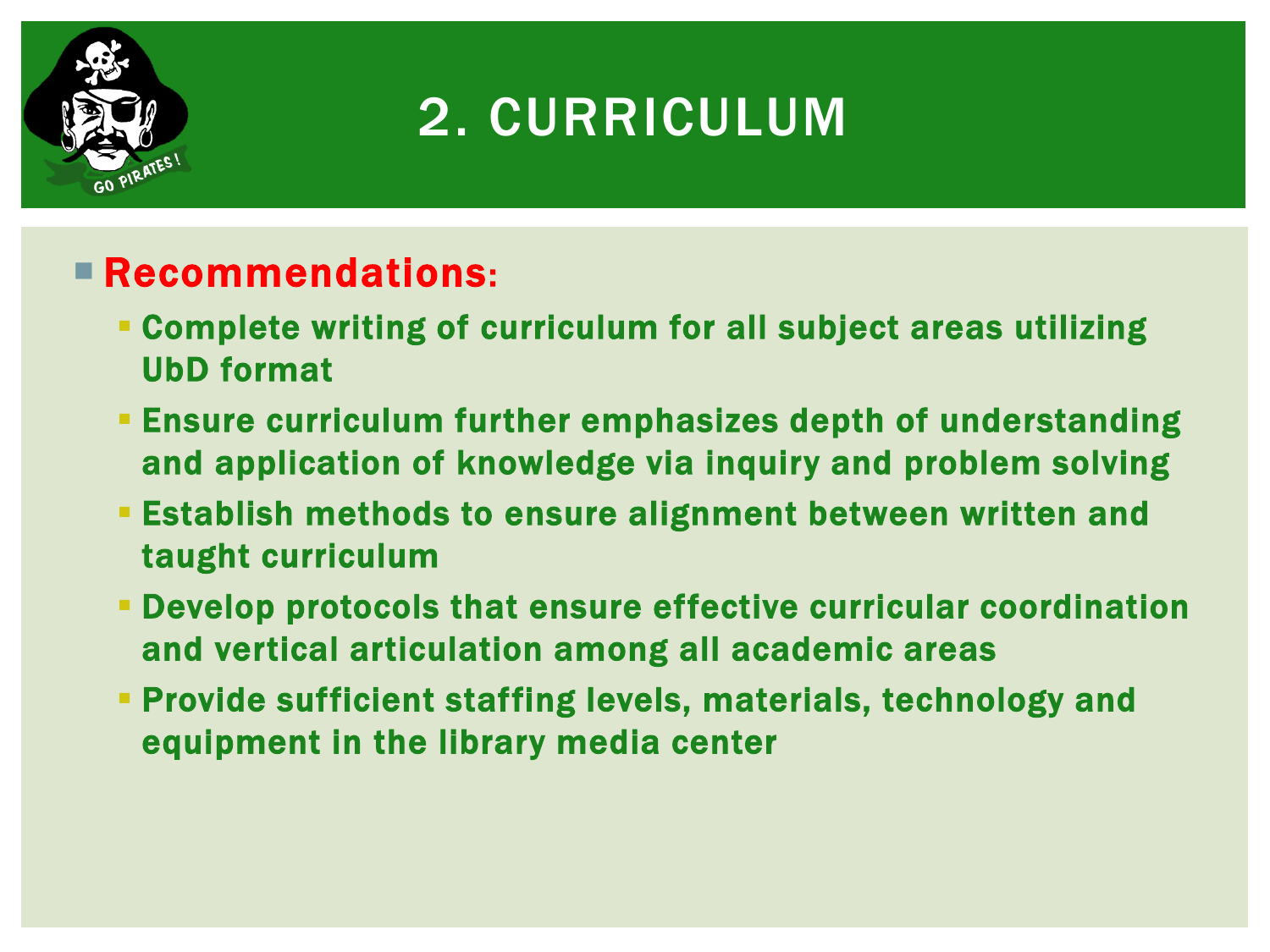

## 3. INSTRUCTION

- **Personalized learning & student engagement as active** and self-directed learners lends to positive culture
- Students self-assessment through school-wide rubrics
- **Figure 2** Frequent adjustment of instructional practices using formative assessment, group learning, and extensive support within regular classroom and after school
- Use of feedback from students, peers, and supervisors to inform instructional practices
- Collegial sharing of expertise in a collaborative manner
- CVB's visible throughout building during instruction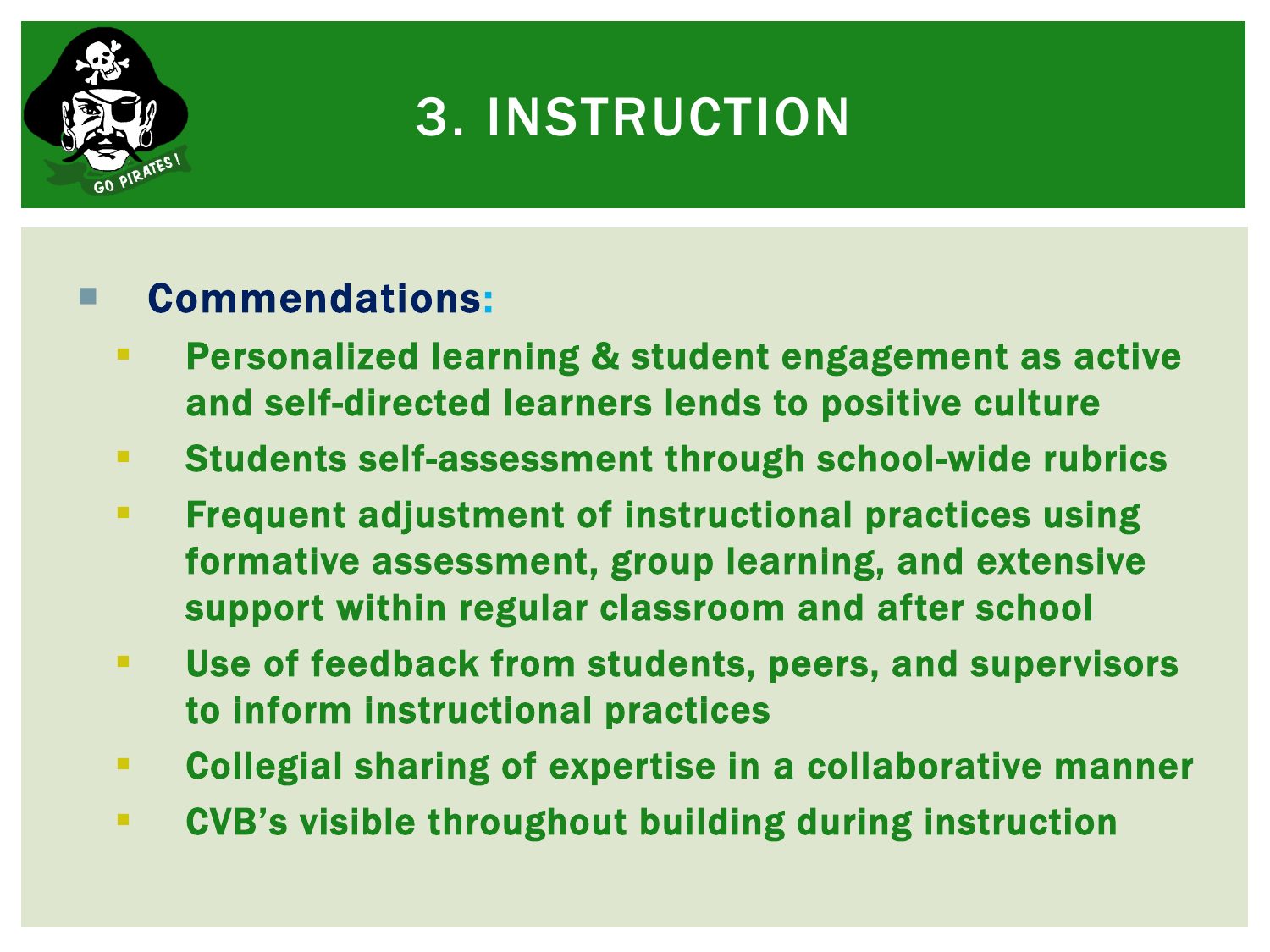

### 3. INSTRUCTION

- Continuously examine instructional practices to ensure consistency with school's CVB's
- Devise and employ differentiated instructional strategies for all students
- Ensure teachers use achievement data from a variety of sources to improve instructional practices
- Develop further capacity for implementing inquiry -based learning and development of higher order thinking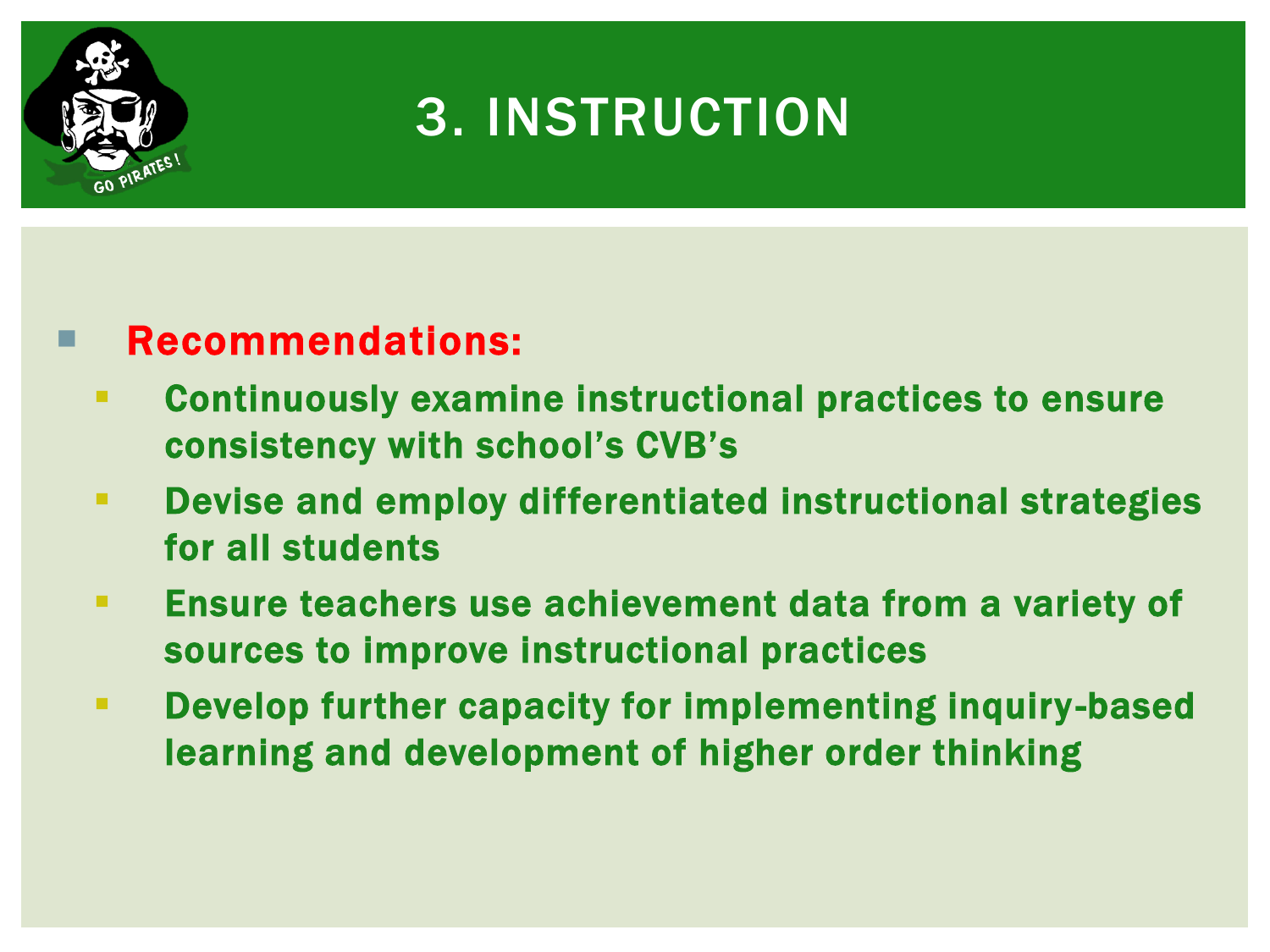

## 4. ASSESSMENT FOR AND OF STUDENT LEARNING

- Consistent communication regarding student progress in achieving 21<sup>st</sup> century learning expectations
- **EXED Middle school meeting time for teachers to analyze** student data and respond to inequalities in learning
- Collaboration on analysis and revision of formative and summative assessments by special education
- **EXECOMMUNICATED OF SCHOOL'S 21st century learning** expectations and related learning goals
- Use of variety of strategies to assess student learning
- **Provision of rubrics and scoring guides on** assessments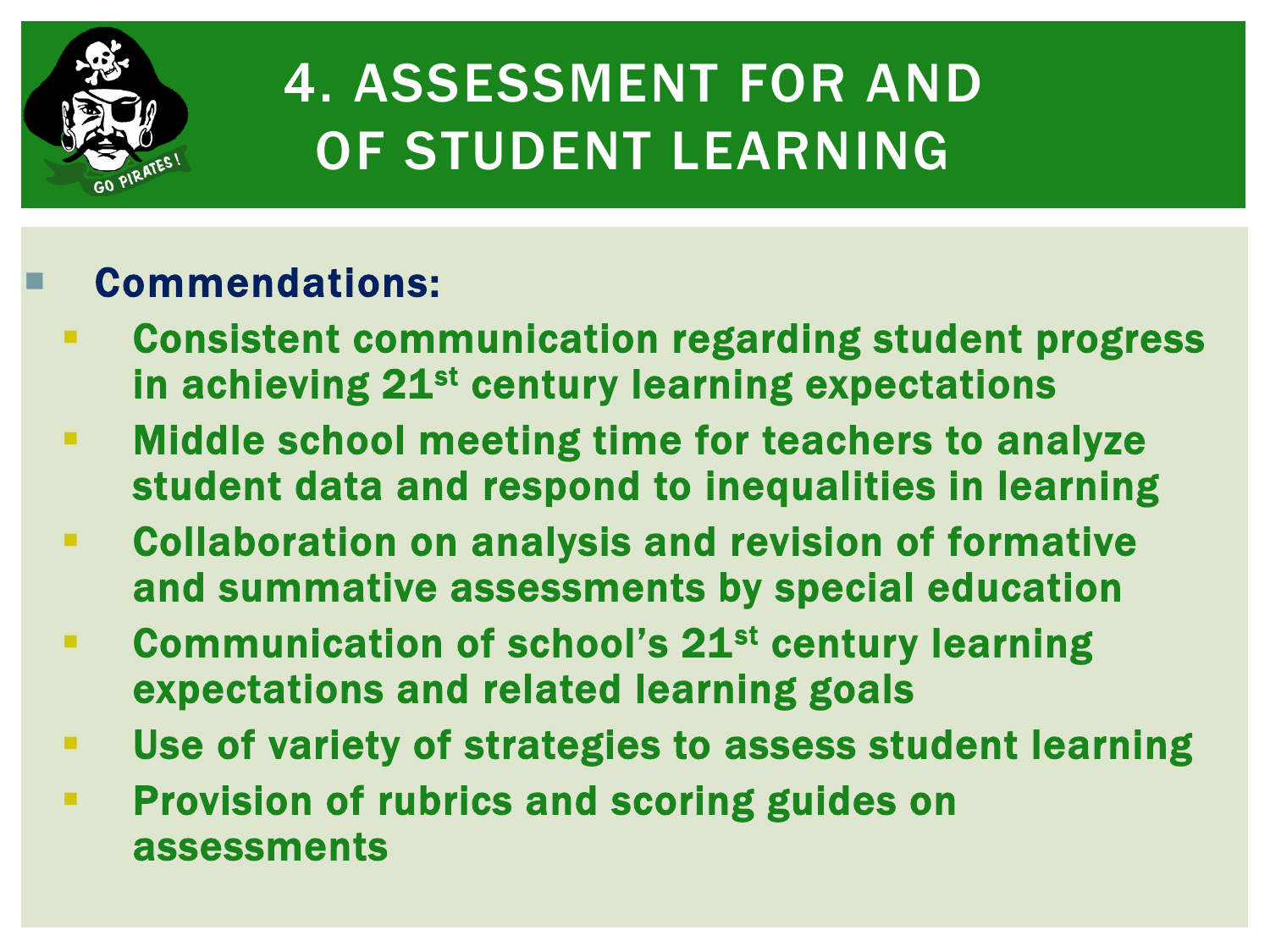

# 4. ASSESSMENT FOR AND OF STUDENT LEARNING

- Assess school-wide student progress using school-wide rubrics
- Methods of immediate corrective student feedback
- Use of PowerSchool to provide parents with feedback
- Recommendations:
	- Develop formal process to assess whole-school progress toward achievement of 21<sup>st</sup> century learning expectations
	- Develop formal collaboration guideline to create, analyze, and revise formative/summative assessments
	- **Ensure all staff collects, disaggregates, and analyses** student data to identify inequities in achievement
	- Review/revise grading practices to ensure alignment with CVB's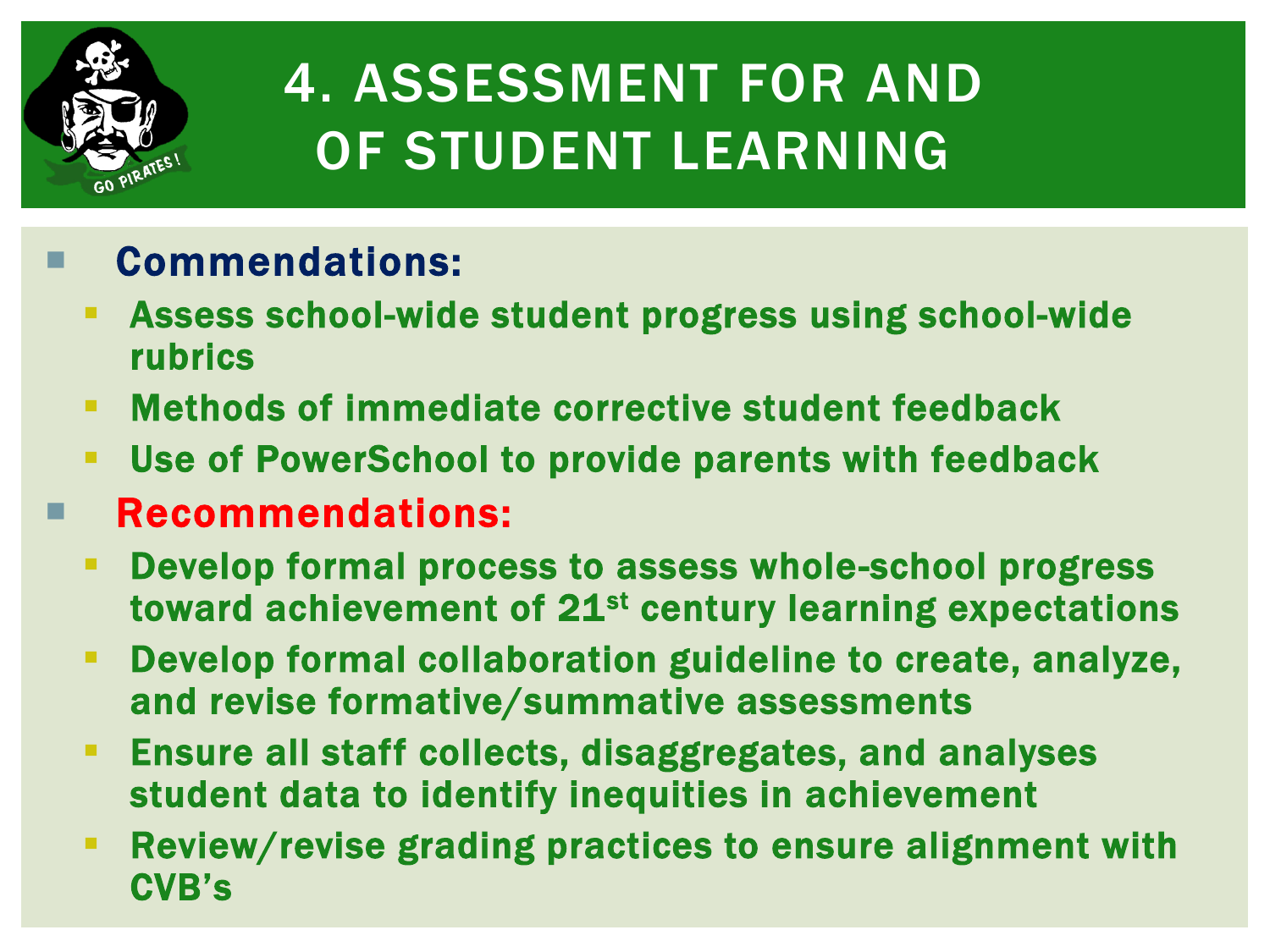

## 5. SCHOOL CULTURE AND LEADERSHIP

- **Progress made by administrative team in building** community of learners committed to the CVB's and for fostering safe, respectful, and supportive culture
- Emotional and educational support afforded to students by dedicated and caring faculty; students feel like family.
- PATHS program effectiveness in supporting CVB's
- Relevant and meaningful PD opportunities for teachers
- **Effective use of EASTCONN teacher evaluation model**
- **EXEDENT Middle school collaboration and intervention strategies**
- Small class sizes; individual academic/emotional supports
- **Instructional leadership of building leaders support of CVB's**
- Teacher initiative /leadership in improving learning climate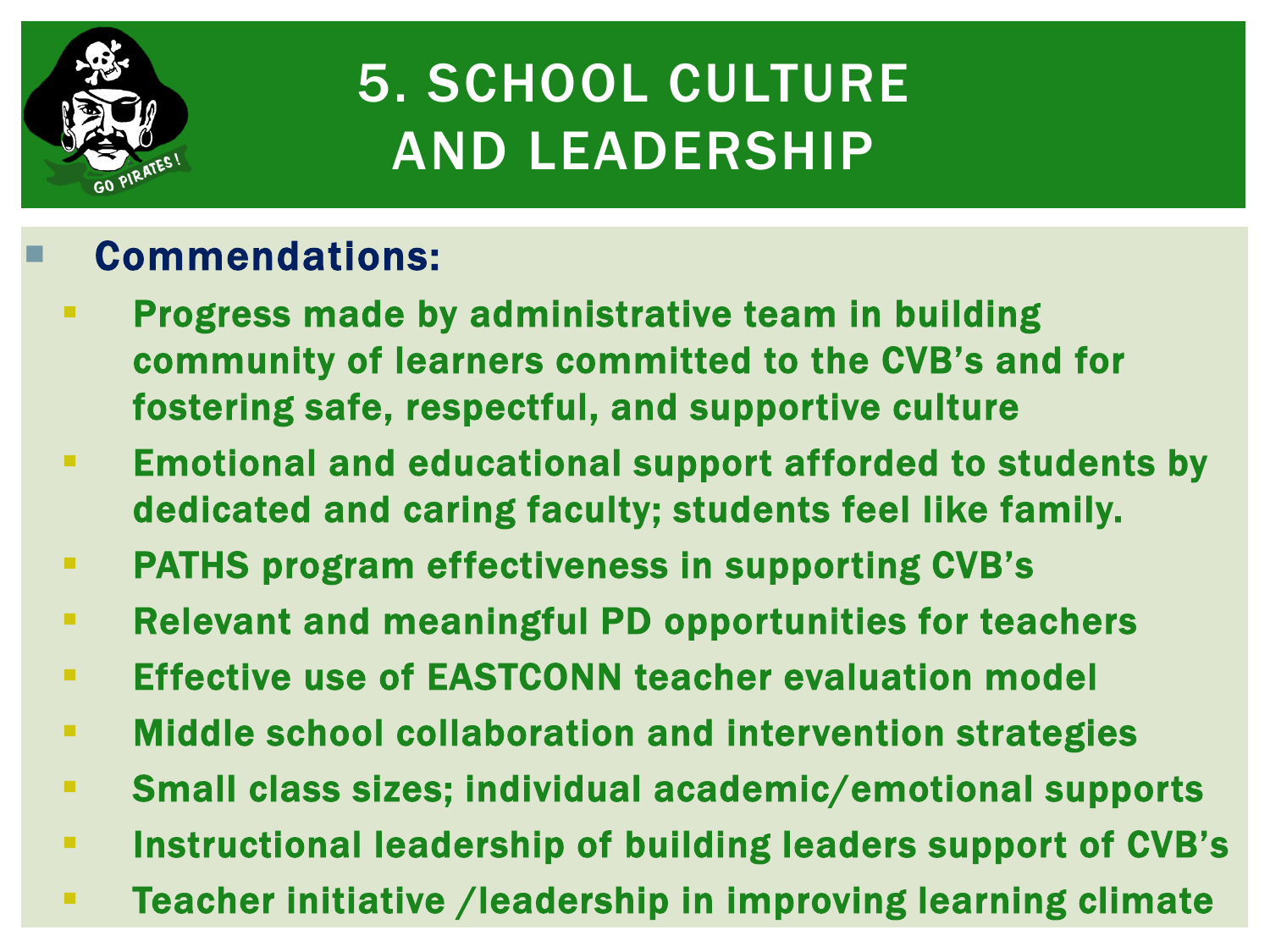

## 5. SCHOOL CULTURE AND LEADERSHIP

- **Provide more time for professional collaboration for** teachers at all grade levels; not just middle school
- Ensure the school board, superintendent, and principal are collaborative, reflective, and constructive in achieving the schools 21<sup>st</sup> century learning expectations
- **Provide principal with sufficient decision-making authority** to lead the school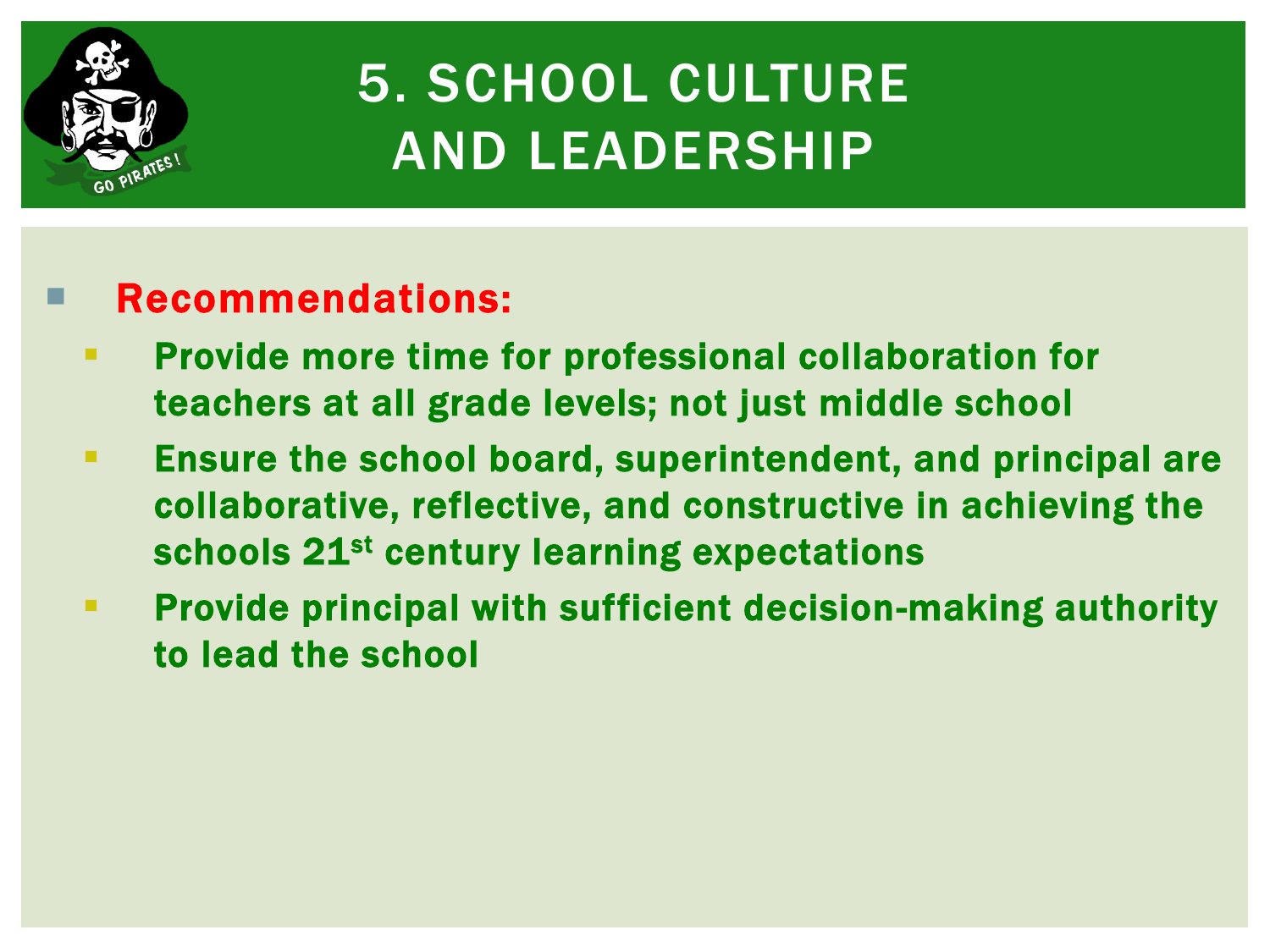

## 6. SCHOOL RESOURCES FOR LEARNING

- Support for students, families, and the school community via Student Services
- Supports for identified students and use inclusionary model for special education students to access curriculum
- **Provision of information to assist families in need**
- **Transition program coordination between elementary** school and Parish Hill counselors
- Use of technology to deliver range of support services
- Use of Naviance to assist with college & career readiness
- **EXTE: Innovative allocation of limited funds to provide** comprehensive, relevant up-to-date resources for the Library Media Center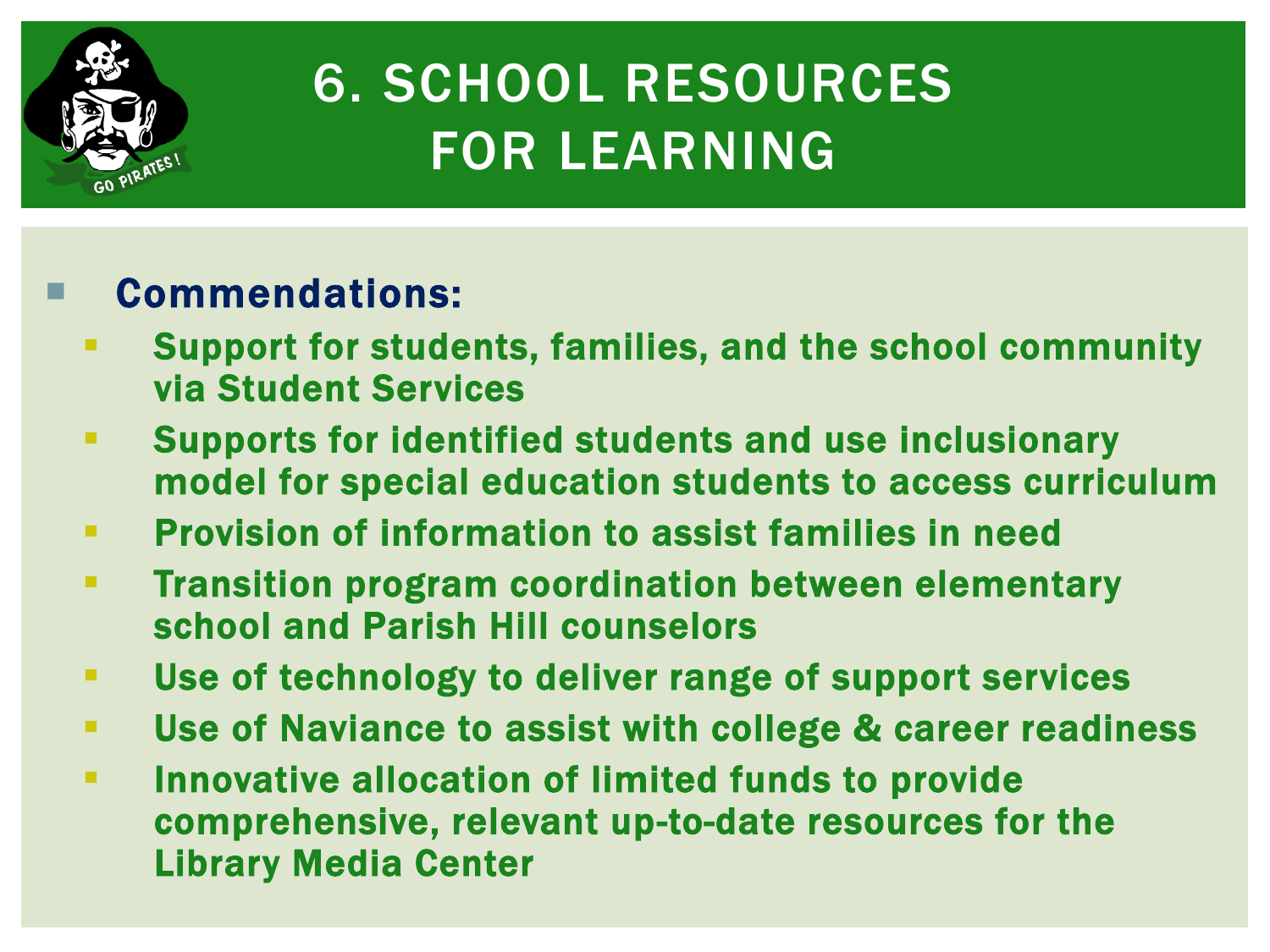

## 6. SCHOOL RESOURCES FOR LEARNING

- **EXECTE Design and implement timely, coordinated, and** directive services across all grade levels
- **Ensure Library Media Center is staffed for teachers** and students before, during, and after school; respond to student interests/needs through database accessibility; and conduct ongoing needs assessment using feed-back data from the school community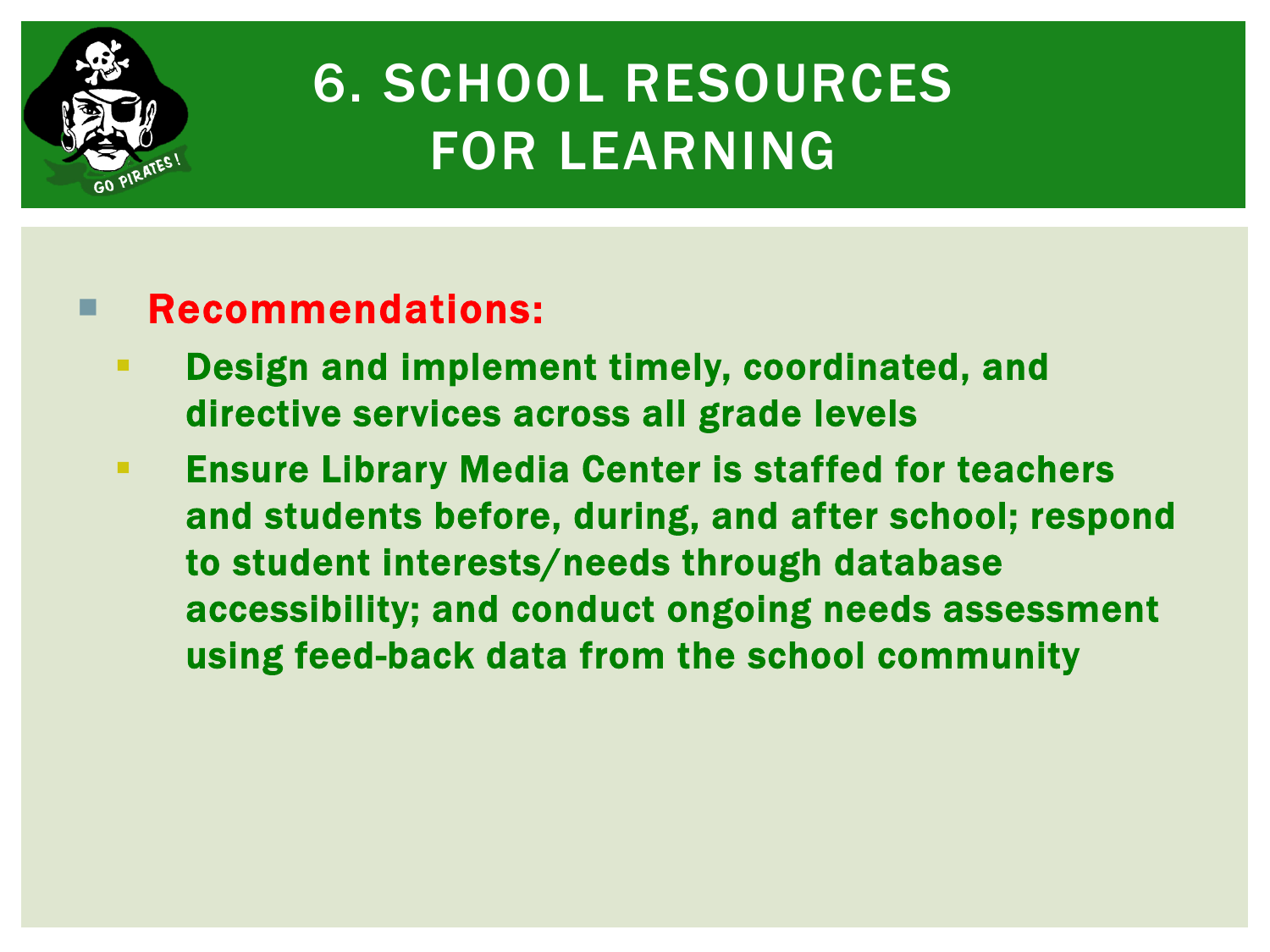

## 7. COMMUNITY RESOURCES FOR LEARNING

- **Efforts of staff seeking additional funding via grants**
- **EXECTE:** Detailed long-term Capital Improvement Plan
- Completion of 2012-2015 educational Technology Plan
- **Faculty involvement in budget development process**
- Student exposure to technology for instructional purposes
- **Recent security upgrades and secure front entryway**
- Staff effort to improve communications to less connected parents and community members
- **Empty Bowl school event supporting community-at-large**
- Senior Capstone project involving community mentors
- **EXTERN FIGHT STATE IS STATE IN STATE IS SET IS SET IS SET IS SET IS SET IS SET IS SET IS SET IS SET IS SET IS S** standards of Connecticut Department of Public Health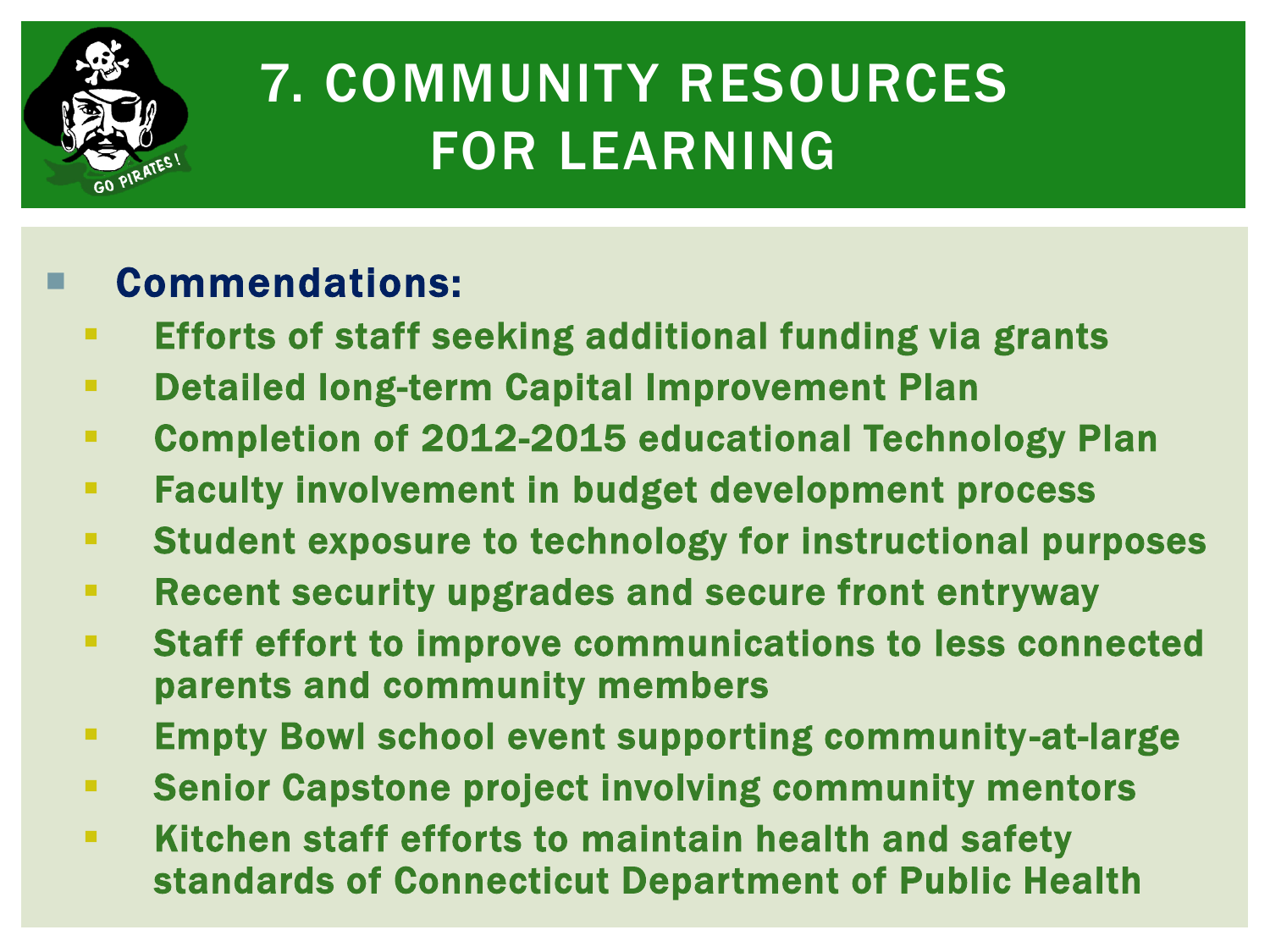

## 7. COMMUNITY RESOURCES FOR LEARNING

- **Provide adequate funding for a range of school programs** and services, sufficient PD and curriculum revision, technology support and equipment, and instructional materials to support teaching, learning, and achievement
- **Ensure implementation of long-range plan to address** programs and services, enrollment changes and staffing needs, facility needs, technology, and capital improvements
- **Ensure school site and plant support the delivery of high** quality programs and services to meet school's learning objectives and student needs